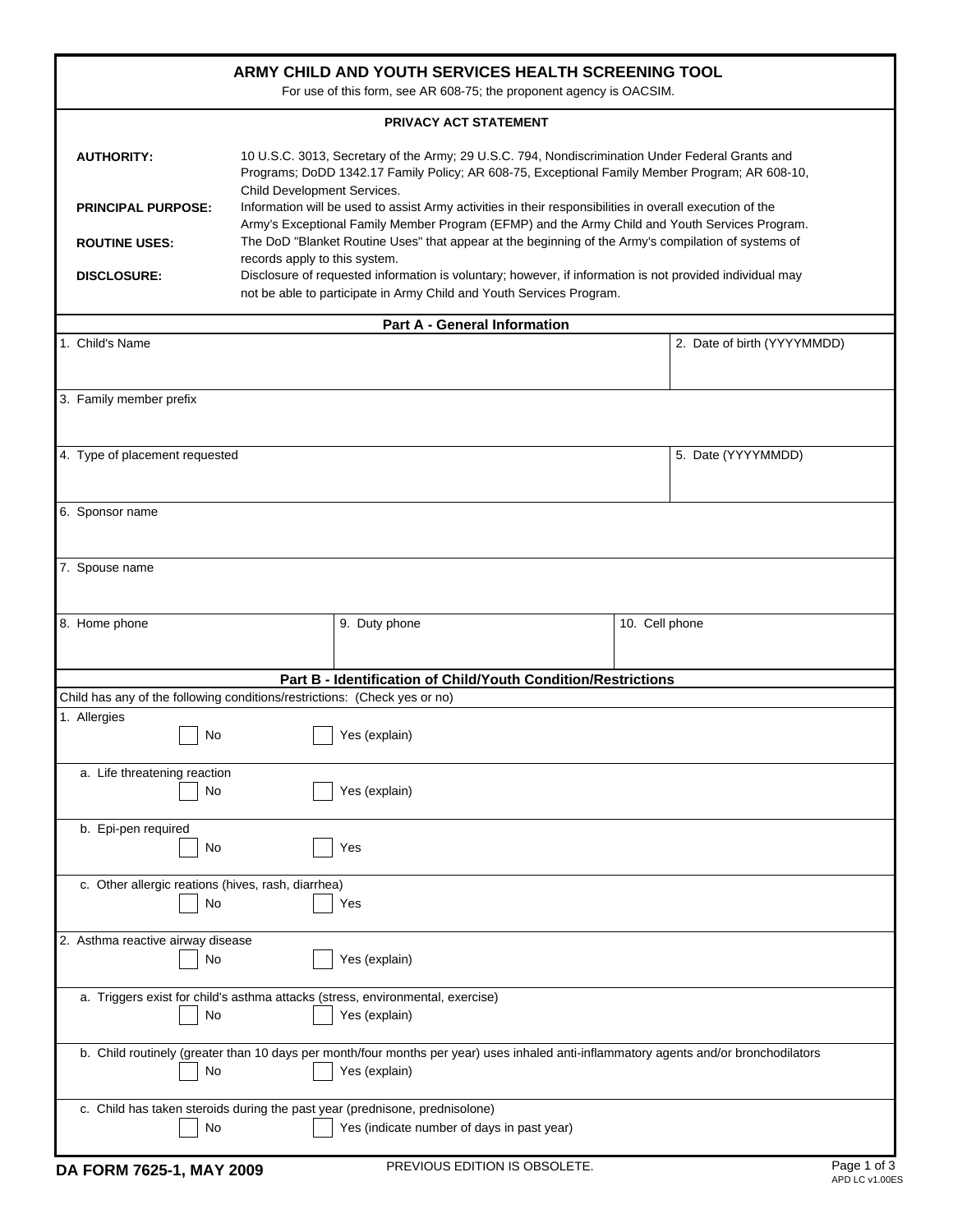| d. Child has experienced unconsciousness or seizures associated with asthma attacks                           |  |
|---------------------------------------------------------------------------------------------------------------|--|
| No<br>Yes (explain)                                                                                           |  |
| e. Child required an urgent visit to emergency room or clinic for acute asthma within the last 12 months      |  |
| No<br>Yes (indicate number of visits in the past year)                                                        |  |
|                                                                                                               |  |
| f. Child has been hospitalized for asthma related condition in the past six months<br>No<br>Yes (explain)     |  |
|                                                                                                               |  |
| 3. Attention Deficit Disorder (ADD)                                                                           |  |
| Yes<br>No                                                                                                     |  |
| a. ADD with hyperactivity                                                                                     |  |
| Yes<br>No                                                                                                     |  |
|                                                                                                               |  |
| b. Is not well controlled with medication<br>Yes (not well controlled)<br>No                                  |  |
|                                                                                                               |  |
| c. Behavioral/conduct concerns                                                                                |  |
| Yes (explain)<br>No                                                                                           |  |
| 4. Autism                                                                                                     |  |
| No<br>Yes                                                                                                     |  |
| 5. Behavioral/conduct concerns (for example, oppositional defiant disorder, anxiety disorder, school phobias) |  |
| No<br>Yes (explain)                                                                                           |  |
|                                                                                                               |  |
| 6. Blindness/visual problems                                                                                  |  |
| Yes (explain)<br>No                                                                                           |  |
| 7. Diabetes                                                                                                   |  |
| Yes (explain)<br>No                                                                                           |  |
| 8. Emotional problems that require care by a psychiatrist, psychologist or social worker                      |  |
| No<br>Yes (explain)                                                                                           |  |
|                                                                                                               |  |
| 9. Epilepsy                                                                                                   |  |
| Yes (explain)<br>No                                                                                           |  |
| 10. Hearing problems                                                                                          |  |
| Yes (explain)<br>$\mathsf{No}$                                                                                |  |
| 11. Heart problems                                                                                            |  |
| Yes (explain)<br>$\mathsf{No}$                                                                                |  |
|                                                                                                               |  |
| 12. Kidney problems                                                                                           |  |
| Yes (explain)<br>$\mathsf{No}$                                                                                |  |
| 13. Speech/language delay                                                                                     |  |
| Yes (explain)<br>No                                                                                           |  |
|                                                                                                               |  |
| 14. Physical disability<br>Yes (explain)<br>$\mathsf{No}$                                                     |  |
|                                                                                                               |  |
| 15. Dietary restrictions                                                                                      |  |
| No<br>Yes (explain)                                                                                           |  |
| Dao 2 of 3                                                                                                    |  |